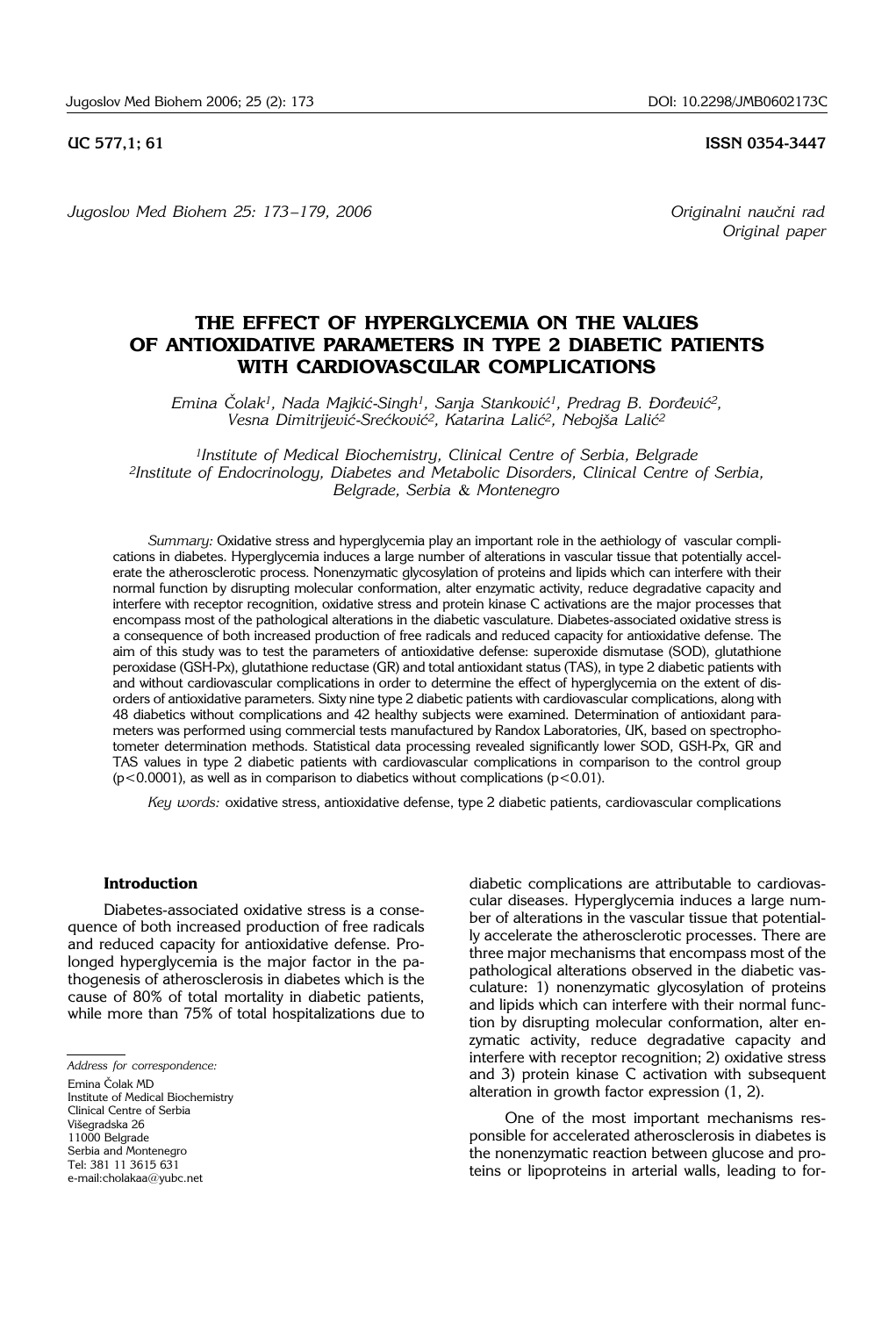mation of advanced glycosylation end products (AGEs). Once formed, AGE protein adducts are stable and irreversible and continuously accumulate with aging and accelerated rate of diabetes on the long-lived vessel wall proteins. The degree of nonenzymatic glycation is determined mainly by glucose concentration and time of exposure (3). AGEs can accelerate the atherosclerotic process by diverse mechanisms, which can be classified as non-receptor dependent and receptor mediated.

The most studied example of a non-receptor dependent mechanism is the interference of normal physiology of the low-density lipoprotein particle. The glycosylation process occurs both on the apoprotein B and phospholipids components of LDL, leading to functional alteration of LDL clearance and increased susceptibility to oxidative modifications (4–7). LDLoxidation following AGE-LDL formation occurs in direct proportion to glucose concentration and it is considered a critical step in the atherosclerotic process (8).

The presence of AGE receptor (RAGE) has been demonstrated in all cells relevant to the atherosclerotic process including monocyte-derived macrophages, endothelial cells and smooth muscle cells (9). AGE interaction with RAGE on endothelial cells results in introduction of oxidative stress and consequently of transcription factor NF-kB and Vascular Cell Athesion Molecule-1 (VCAM-1) (10) resulting in reduced barrier function with increased permeability of endothelial cell monolayers (11). This reaction can initiate events in atherogenesis as well as monocytemacrophage interaction of RAGE and AGE resulting in the production of mediators such as interleukin-1  $(IL-1)$ , tumor necrosis factor- $\beta$  (TNF- $\beta$ ), plateletderived growth factor (PDGF) and insulin growth factor-1 (IGF-1)(12–14). In smooth muscle cells, binding of AGE-modified proteins with RAGE is associated with increased cellular proliferation (15).

High glucose concentration activates protein kinase C (PKC) by increasing the formation of diacylglycerol (DAG) which is the major endogenous cellular co-factor of PKC activation (16). The PKC system is involved in the transcription of several growth factors and in signal transduction as response to growth factors (17,18). PKC activation increases the expression of transforming growth factor- $\beta$  (TGF- $\beta$ ), which is one of the most important growth factors regulating extracellular matrix production (19). Increased expression of TGF- $\beta$  is thought to lead to the thickening of capillary basement membrane, one of early structural abnormalities observed in almost all tissues in diabetes.

Hyperglycemia can increase oxidative stress through several pathways. The main mechanism is hyperglycemia-induced intracellular reactive oxygen species, produced by the proton electrochemical gradient generated by mitochondrial electron transport

chain and resulting in increased production of superoxide (2). The other mechanism involves the transition metal-catalysed auto-oxidation of free glucose yielding superoxide anion and hydrogen peroxide (20). The third mechanism involves the transition metal-catalysed auto-oxidation of protein-bound Amadori products, which yields superoxide and hydroxyl radicals and highly reactive dicarbonyl compounds (21).

There is also evidence that hyperglycemia may compromise natural antioxidant defense. Under normal circumstances free radicals are rapidly eliminated by antioxidants such as reduced glutathione, vitamin C and vitamin E (22, 23). Reduced glutathione content, as well as reduced vitamin E, have been reported in diabetic patients (24). Plasma and tissue levels of vitamin C are 40–50% lower in diabetic patients compared with non-diabetic subjects. Nonenzymatic glycation of enzymes, especially intra- and extracellular SOD, compromise their catalytic activity.

The aim of this study was to test the parameters of antioxidative defense: SOD, GSH-Px, GR and TAS in type 2 diabetic patients with and without cardiovascular complications in order to discover the effect of hyperglycemia on the extent of disorders of antioxidative parameters.

### **Material and Methods**

A total of 159 subjects: 71 males and 88 females aged 32 to 90 years, were included in the study. They were divided into three groups: 69 of them, aged 57.9  $\pm$  8.7 years (37 males and 32 females), were type 2 diabetics with cardiovascular complications (DM  $+$  CVC), 48 of them were type 2 diabetics without complications (DM) (25 males and 23 females), aged 58.1  $\pm$  10 years, while the control group consisted of 42 age-matched healthy subjects (9 males and 33 females). Type 2 diabetic patients were tested angiografically in order to establish the presence and type of complications. All of type 2 diabetic patients with cardiovascular complications had coronary artery disease (CAD) as primary complication, 32 (46.4%) of them had CAD and hypertension (CAD + HTA), 7 (10.1%) patients had CAD and acute myocardial infarction (CAD + AMI), while 13 (18.8%) had all three types of complications ( $CAD + HTA + AMI$ ).

Determination of antioxidant parameters: SOD, GSH-Px, GR and TAS, was performed using commercial tests manufactured by Randox Laboratories, UK, based on spectrophotometer determination methods. SOD was determined in a hemolysate prepared from blood collected in lithium-heparinized Vacutainer test-tubes. The hemolysate preparation for SOD determination consisted of erythrocite separation by centrifugation (10 minutes at 3 000 rpm), fol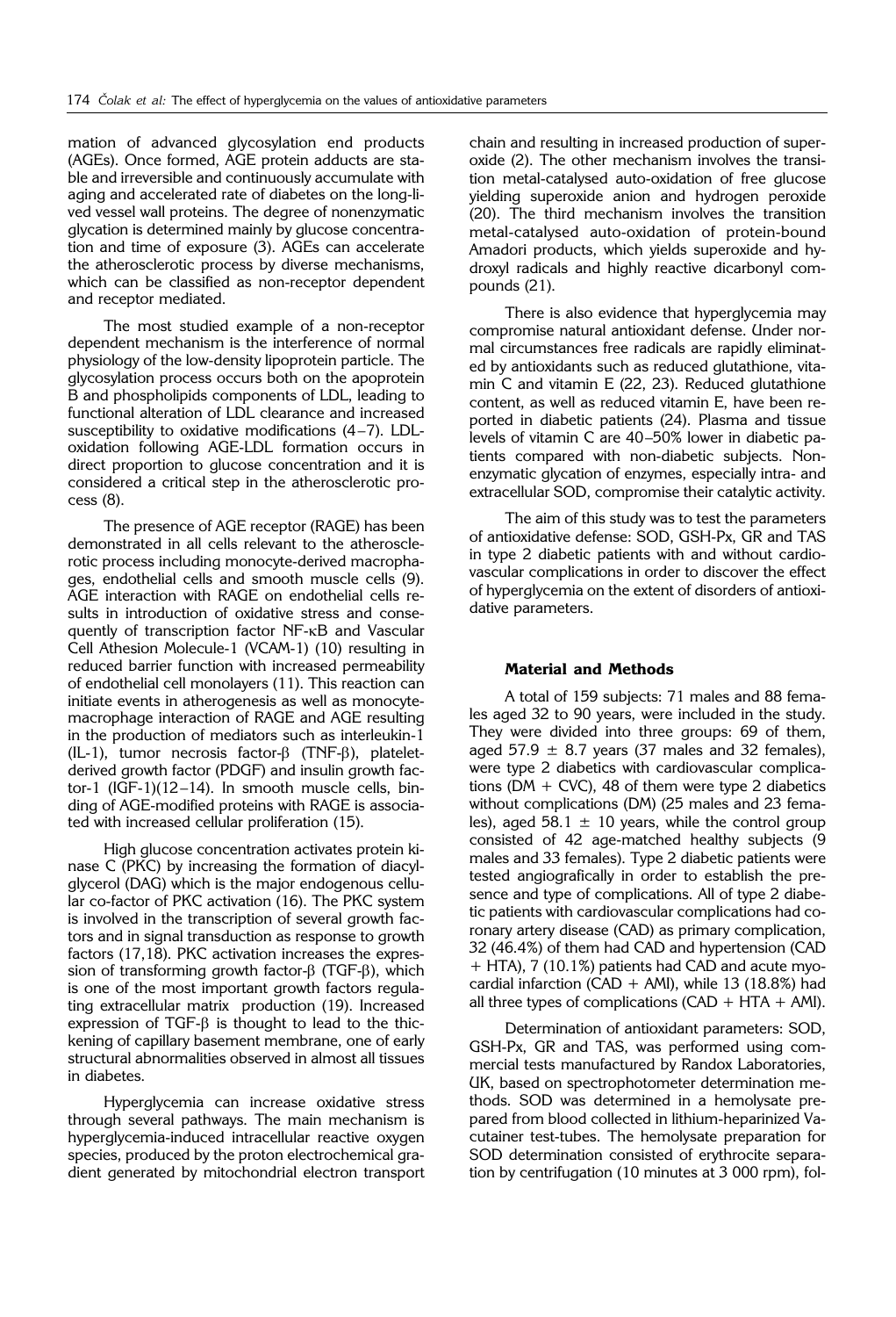lowed by washing four times with 3 mL of 154 mmol/L NaCl and centrifuged at 3 000 rpm. After the last supernatant decantation, erythrocytes were lysed with 2 mL of cold deionized water and left for 15 minutes at 4 ºC in order to finish hemolysis. To obtain a linear measurement, it was necessary to dilute the lysates 26 times with 10 mmol/L of pH 7.0 phosphate buffer. SOD determination was performed using Ransod test kit (Randox Laboratories Ltd, UK) based on the method described by Goldstein (26).

For GSH-Px determination, the whole blood was diluted with dilution solution (obtained through test-reagents) and lysed with a doubly concentrated Drabkin reagent. In this way, blood was diluted 41 times with addition of equal amounts of indicated solution, and then examined using Ransel kits based on the method described by Paglia and Valentine (27).

TAS and GR were determined in plasma obtained after the 10-minute centrifugation of Li-heparinized blood at 3 000 rpm using commercial kits developed by the same manufacturer, based on methods described by Miller (28) and Goldberg (29), respectively.

Fasting glucose levels were also determined in sera for all subjects using a standard method.

For statistical evaluation, basic methods of descriptive statistics were used: mean values with dispersion measure (standard deviation). Statistical significance was determined using Student's t-test, Mann-Whitney U-test and one-way analysis of variance, as well as Spearman rank correlation test.

### **Results**

The obtained values of antioxidative parameters and glucose concentration are presented in *Table I.*

Statistical data processing revealed significantly lower SOD values in diabetics with cardiovascular complications compared to the control group  $(p<0.0001)$ and to diabetics without complications ( $p$ <0.001), as well as significantly lower GSH-Px values in both pathological groups in comparison to the control group (p<0.05). There was also a significant difference of GSH-Px values between diabetics with and without complications (p<0.001). Mean GR and TAS values of diabetics with complications were also significantly lower in comparison to the control group  $(p<0.0001$  and  $p = 0.0002$  respectively). Lower GR and TAS values were also obtained in diabetics without complications, but such difference was not statistically significant.

Diabetics with coronary disease as their complication had significantly lower values of TAS ( $t=2.57$ ,  $p$  < 0.05), GR (t = 1.96,  $p$  < 0.05) and glucose (t = 1.965,  $p < 0.05$ ) in relation to patients with coronary disease and experienced acute myocardial infarction as complications (*Table II*). Patients with coronary disease and AMI manifested significantly higher values of TAS in relation to DM patients having CD with HTA ( $t=1.965$ ,  $p<0.05$ ). Reviewing as a whole the diabetics with complications and interrelating the values of antioxidative parameters, significant positive correlation was found between SOD and GPx, where Spearman's factor was  $r = 0.259$  for  $p < 0.05$ , while there was negative correlation between TAS and GPX and GR, but it was not statistically significant.

In diabetics without complications, Spearman's correlation coefficient revealed significant positive

| Characteristics                                                                                      | $DM + CVC$          | <b>DM</b>                     | CG                |  |  |
|------------------------------------------------------------------------------------------------------|---------------------|-------------------------------|-------------------|--|--|
| $\mathbb N$                                                                                          | 69                  | 48                            | 42                |  |  |
| Sex (male/female)                                                                                    | 37/32               | 25/23                         | 9/33              |  |  |
| Age (years)                                                                                          | $57.9 \pm 8.7$      | $58.1 \pm 10$                 | $51.6 \pm 11.4$   |  |  |
| Duration of DM (years)                                                                               | $9.34 \pm 9.7$      | $7.36 \pm 7.5$                |                   |  |  |
| $SOD$ ( $U\text{/}gHb$ )                                                                             | $806.5 \pm 103.6^*$ | 961.0 $\pm$ 92.9 <sup>*</sup> | $969.0 \pm 104.8$ |  |  |
| $GSH-Px$ ( $U\{gHb}$ )                                                                               | $23.6 \pm 4.6^*$    | $27.2 \pm 5.3$ **             | $29.1 \pm 3.5$    |  |  |
| GR (U/L)                                                                                             | $55.1 \pm 9.5^*$    | $59.3 \pm 8.8$ <sup>*</sup>   | $62.5 \pm 8.0$    |  |  |
| TAS (mmol/L)                                                                                         | $1.17 \pm 0.19*$    | $1.27 \pm 0.21$ <sup>*</sup>  | $1.35 \pm 0.23$   |  |  |
| Glucose (mmol/L)                                                                                     | $8.6 \pm 3.2^*$     | $9.2 \pm 3.4^*$               | $5.0 \pm 0.8$     |  |  |
| Significance of differences:<br>$*$ p<0.05 – difference between pathological group and control group |                     |                               |                   |  |  |

Table I Demographic and biochemical characteristics of the tested groups: DM + CVC – Type 2 diabetic patients with cardiovascular complications; DM – Type 2 diabetic patients without complications; CG – Control group

 $\spadesuit$  p<0.05 – difference between DM and DM + CVC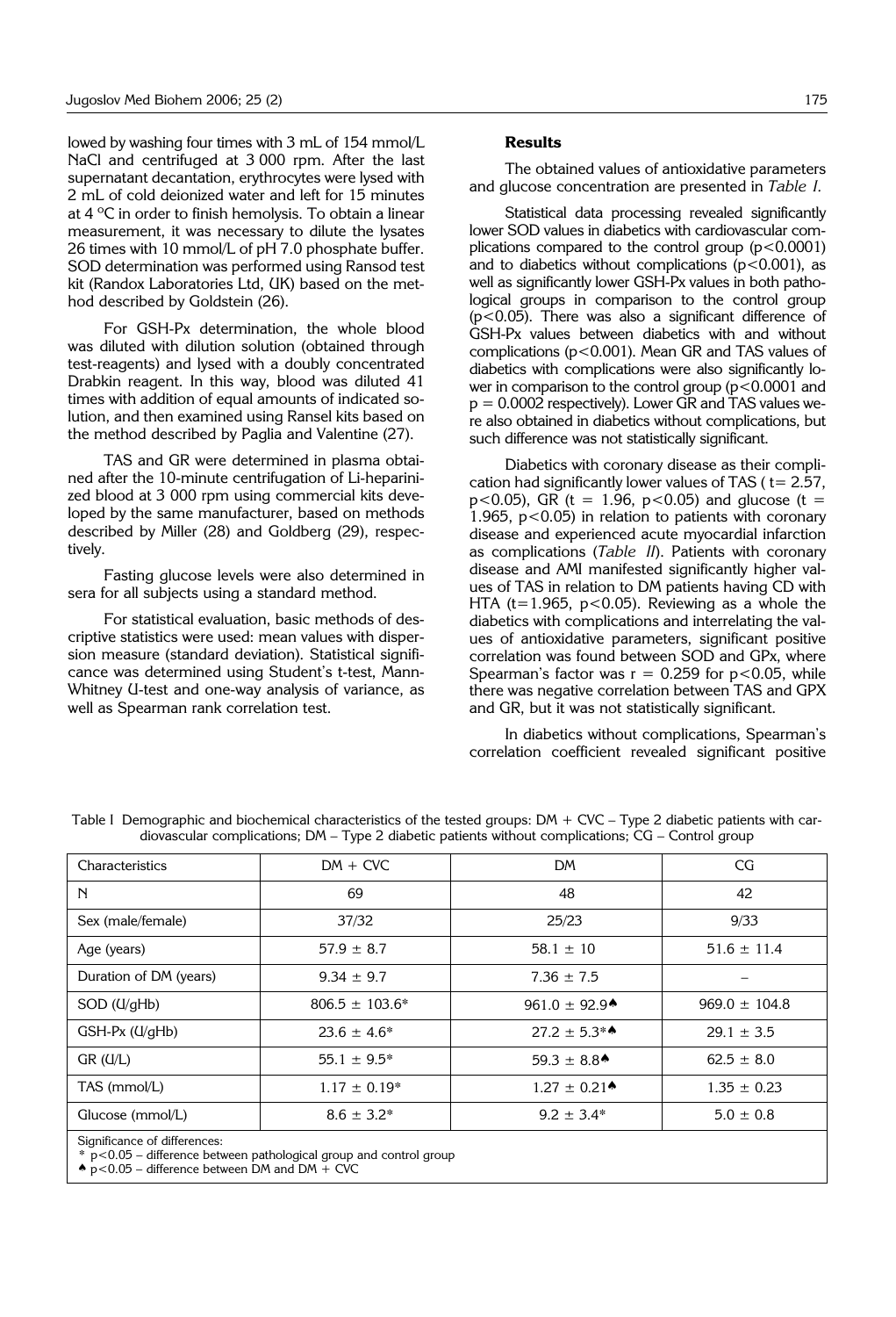Table II Characteristics of type 2 diabetic patients with cardiovascular complications:  $CAD$  – coronary artery disease;  $CAD$ +HTA – coronary artery disease with hypertension; CAD+AMI – coronary artery disease and acute myocardial infarction; CAD+HTA+AMI – coronary artery disease, hypertension and myocardial infarction

| Characteristics                                                                                                                              | <b>CAD</b>        | $CAD+HTA$         | $CAD+AMI$                | $CAD + AMI + HTA$                   |  |  |
|----------------------------------------------------------------------------------------------------------------------------------------------|-------------------|-------------------|--------------------------|-------------------------------------|--|--|
| N                                                                                                                                            | 17                | 32                | 7                        | 13                                  |  |  |
| Sex (M/F)                                                                                                                                    | 10/7              | 16/16             | 3/4                      | 8/5                                 |  |  |
| SOD (U/gHb)                                                                                                                                  | $791.6 \pm 106.6$ | $799.4 \pm 112.7$ | $842.4 \pm 53.4$         | $805 \pm 119.6$                     |  |  |
| $GSH-Px$ ( $U\llap{/}gHb$ )                                                                                                                  | $23.8 \pm 5.3$    | $23.1 \pm 4.0$    | $25.9 \pm 4.5$           | $23.1 \pm 5.8$                      |  |  |
| GR (U/L)                                                                                                                                     | $52.4 \pm 10.5^*$ | $55 \pm 10.3$     | $60.4 \pm 8.5$           | 57.8 $\pm$ 6.0 $\blacktriangledown$ |  |  |
| TAS (mmol/L)                                                                                                                                 | $1.15 \pm 0.15^*$ | $1.17 \pm 0.19$   | $1.34 \pm 0.1^{\bullet}$ | $1.18 \pm 0.25$                     |  |  |
| Glucose (mmol/L)                                                                                                                             | $9.1 \pm 2.3^*$   | $8.9 \pm 3.8$     | $7.3 \pm 2.1$            | $7.5 \pm 1.8$ $\blacktriangledown$  |  |  |
| Significance of differences:<br>* p<0.05 difference between CAD and CAD + AMI<br>$\bullet$ p<0.05 difference betwwen CAD + AMI and CAD + HTA |                   |                   |                          |                                     |  |  |

 $p$ <0.05 difference between CAD + AMI +HTA and CAD

 $\bullet$  p<0.05 difference between CAD + HTA and CAD

correlation between SOD and glucose  $(r = 0.375,$  $p$ <0.05), and between GPx and glucose ( $r = 0.384$ , p<0.05). If the diabetics with complications were observed as a heterogeneous group consisting of 4 subgroups, Spearman's correlation coefficient disclosed important information: significant negative correlation was found between GPx and glucose  $(r =$ –0.382, p<0.05) in DM group with CD and HTA, and also in DM group with CD and AIM  $(r = -0.860)$ . p<0.05); in DM group with all three types of complications highly significant negative correlation was found between SOD and glucose  $(r = -0.590, p <$ 0.05).

These data suggest a direct correlation between glucose concentrations and the activities of studied enzymes: SOD and GPx, as well as a negative impact of glycosylation of proteins and proteinaceous enzymes involved in this process, which is manifested by reduced catalytic activity of the enzymes.

#### **Discussion**

On the basis of the obtained results, it may be concluded that the values of studied antioxidative parameters (SOD, GPx, GR and TAS) were significantly lower in diabetics with cardiovascular complications both in relation to the controls  $(p<0.001)$  and to the diabetics without complications  $(p<0.05)$  (30, 31). Cardiovascular complications alter the antioxidative defense of diabetic patients in the way that TAS and GR values are significantly lower ( $p$ <0.05) in diabetics with coronary disease, regardless of the fact whether it is associated with hypertension or not, in relation to those diabetics who have experienced acute myocardial infarction in the last 8 years. It is important to highlight that, in the diabetic group without complications, the increase of glucose concentration is followed by higher activity of SOD and GPx, which means that in these patients hyperglycemia induces a positive response from the antioxidative defense system; on the contrary, in diabetics with cardiovascular complications, higher glucose concentration is associated with lower GPx activity in diabetic subgroups who had coronary artery disease with hypertension and AIM, respectively  $(p<0.05)$ , as well as with lower SOD activity in diabetics with all three forms of complications (CAD+HTA+AIM). Such negative response of the antioxidative defense system may be related to the effect of protein glycosylation and the impact of oxidative stress on reduced catalytic SOD and GPx activity, all contributing to impaired total antioxidative defense of diabetics with cardiovascular complications.

Similar results have been obtained by other authors who had studied this issue.

Oda et al. (30) proved, by *in vitro* experiment, that incubation of Cu,Zn-SOD with increasing glucose concentration ranging from 10–100 mmol/L in a time period of 2–120 hours produces increased glycosylation of this enzyme and reduces its activity by 40%. The same authors confirmed this *in vitro* experiment by an *in vivo* one, where the activity of erythrocytic Cu,Zn-SOD in insulin-independent diabetics correlated negatively with glucose concentration, suggesting that hyperglycemia brings about the glycosylation and inactivity of this enzyme.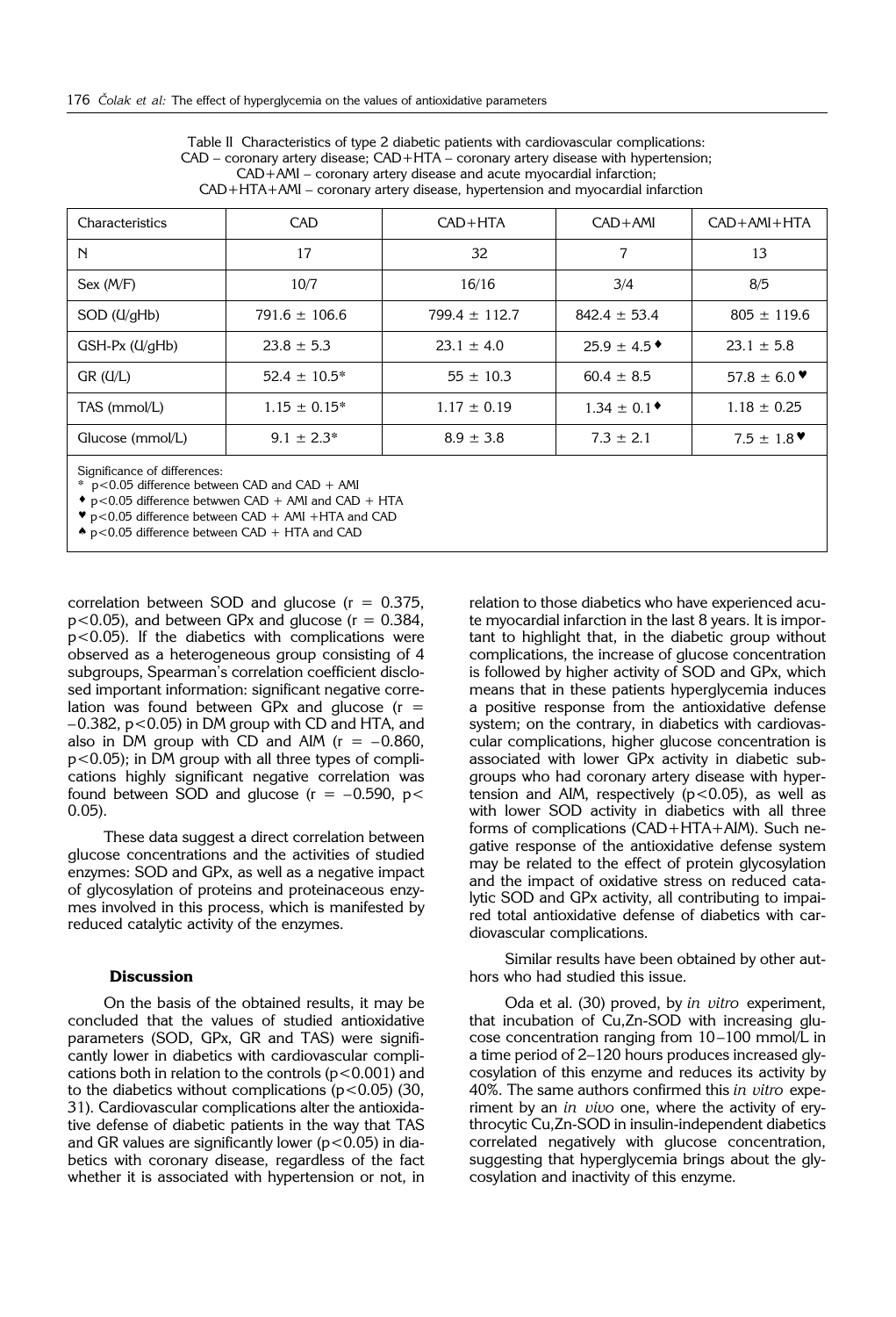Kesavulu et al. (33) obtained low SOD and GPx values in type 2 diabetics with microvascular complications such as retinopathy and nephropathy which were associated with higher concentrations of lipid peroxide and HbA<sub>1c</sub> (>10%). Siemianowich et al. (34) obtained low values of GPx and catalase in children who were at high risk of coronary arterial disease because they had been born in families with positive history.

Valabhji et al. (35) proved that patients with type 1 DM and coronary arterial calcification had lower TAS value in relation to non-diabetics without calcification, which correlated negatively with diabetes duration, age, degree of calcification, cholesterol and creatinine concentrations, and arterial pressure level. Therefore, they suggest that this parameter be accepted as an independent predictive index of coronary arterial calcification.

Lapenna and assoc. (36) confirmed low GPx and GR values in carotid arterial plaque in 13 patients with marked atherosclerosis of carotid arteries. It is known that GPx and GR may be inactivated by free radicals, particularly hypochloric acid which results from myeloperoxidase action. GPx may also be inactivated by 4-hydroxinonenal, byproduct of lipid peroxidation, which originates from peroxidation of LDL in circulation and inactivates GPx in erythrocytes (36). Therefore, it is believed that these two enzymes are significant in conditions of oxidative stress in atherosclerotic lesions. GPx is an essential enzyme for the elimination of organic and inorganic peroxides, and it is a crucial intracellular antioxidative enzyme in mammals (38). Peroxides are cytotoxic to vascular cells, especially in the presence of transitory redox-active metals which are available in catalytic active form in human atherosclerotic plaque (38). The key role of GPx in vascular antioxidative defense is based on the fact that catalase is deficient while SOD is poorly effective in vascular cells (40). Accordingly, deficiency of GPx and redox glutathione cycle in atherosclerotic tissue may considerably weaken their antioxidative potential and therefore favor the pro-oxidative and atherosclerotic processes, even if there is a normal concentration of low-molecular »scavenging« antioxidants (41).

Determination of markers of antioxidative defense as very sensitive parameters not only contributes to a better understanding of the effect of oxidative stress on the development of diabetes and diabetic complications, but also opens new perspectives for the treatment of diabetic complications; in addition, it is particularly important in the prevention of atherosclerosis and diabetic micro- and macrovascular complications.

*Acknowledgement*: The present work was supported by the Ministry of Sciences and Environmental Protection of Serbia, on the basis of contact No. 145010.

## UTICAJ HIPERGLIKEMIJE NA VREDNOST ANTIOKSIDATIVNIH PARAMETARA KOD DIJABETIČARA TIPA 2 SA KARDIOVASKULARNIM KOMPLIKACIJAMA

*Emina Čolak<sup>1</sup>, Nada Majkić-Singh<sup>1</sup>, Sanja Stanković<sup>1</sup>, Predrag B. Đorđević<sup>2</sup>,* Vesna Dimitrijević-Srećković<sup>2</sup>, Katarina Lalić<sup>2</sup>, Nebojša Lalić<sup>2</sup>

<sup>1</sup>Institut za medicinsku biohemiju Kliničkog centra Srbije

*2Institut za endokrinologiju, dijabetes i bolesti metabolizma Klini~kog centra Srbije, Beograd, Srbija i Crna Gora*

Kratak sadržaj: Oksidativni stres i hiperglikemija igraju značajnu ulogu u etiologiji vaskularnih komplikacija u dijabetesu. Hiperglikemija indukuje veliki broj oštećenja vaskularnog tkiva koja potencijalno ubrzavaju aterosklerotske procese. Neenzimatska glikozilacija proteina i lipida koja interferira sa njihovom normalnom funkcijom tako što oštećuje molekularnu konformaciju, remeti enzimsku aktivnost, smanjuje kapacitet razgradnje i interferira sa prepoznavanjem proteinskih struktura od strane receptora, zatim oksidativni stres i aktivacija protein kinaze C predstavljaju glavne procese koji su odgovorni za većinu patoloških oštećenja vaskulature kod dijabetičara. Oksidativni stres koji se sreće kod dijabetičara je posledica kako povećane produkcije slobodnih radikala, tako i smanjenog kapaciteta antioksidativne zaštite. Cilj ovoga rada je bio da se ispitaju parametri antioksidativne zaštite: superoksid dizmutaza (SOD), glutation peroksidaza (GSH-Px), glutation reduktaza (GR) i totalni antioksidantni status (TAS) kod dijabetičara tipa 2 sa i bez kardiovaskularnih komplikacija kako bi se utvrdio uticaj hiperglikemije na stepen poremećaja antioksidativne zaštite. Ispitano je 69 dijabetičara tipa 2 sa kardiovaskularnim komplikacijama, 48 dijabetičara tipa 2 bez komplikacija i 42 zdrava ispitanika. Određivanje parametara antioksidativne zaštite vršeno je komercijalnim testovima firme Randox Laboratories Ltd, UK, i zasnovano je na spektrofotometrijskim metodama određivanja. Statističkom obradom podataka zaključeno je da su vrednosti SOD, GSH-Px, GR i TAS-a značajno niže u dijabetičara tipa 2 sa prisutnim kardiovaskularnim komplikacijama, kako u odnosu na kontrolnu grupu zdravih (p<0,0001), tako i u odnosu na dijabetičare bez komplikacija (p<0,01).

*Ključne reči:* oksidativni stres, antioksidativna zaštita, dijabetes mellitus tipa 2, kardiovaskularne komplikacije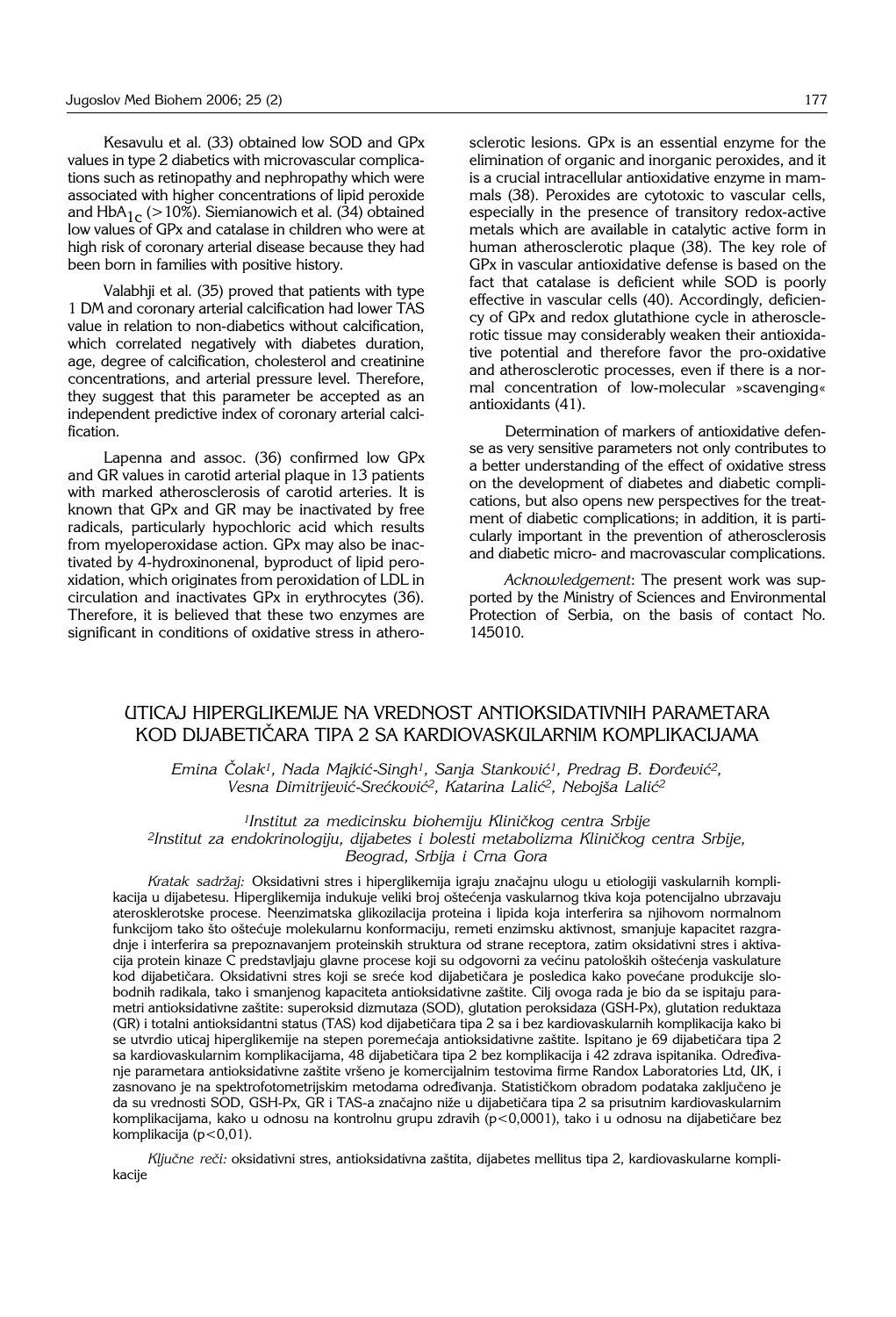#### **References**

- 1. Aronson D, Rayfield EJ. How hyperglycemia promotes atherosclerosis: molecular mechanisms. Cardiovascular Diabetology 2002; 1: 1.
- 2. Nishikawa T, Edelstein D, Du XL, Yamagishi S, Matsumura T, Kaneda Y, et al. Normalizing mitochondrial superoxide production blocks three pathways of hyperglycemic damage. Nature 2000; 404: 787–90.
- 3. Brownlee M, Cerami A, Vlassara H. Advanced glycosylation end products in tissue and the biochemical basis of diabetic complications. N Engl J Med 1998; 318: 1315–21.
- 4. Bucala R, Mitchell R, Arnold K, Innerarity T, Vlassara H, Cerami A. Identification of the major site of apolipoprotein B modification by advanced glycosylation end products blocking uptake by the low density lipoprotein receptor. J Biol Chem 1995; 270: 10828–32.
- 5. Bucala R, Makita Z, Koschinsky T, Cerami A, Vlassara H. Lipid advanced glycosylation: pathway for lipid oxidation *in vivo*. Proc Natl Acad Sci USA 1993; 90: 6434–38.
- 6. Stocker R, Keaney JF Jr. Role of oxidative modifications in atherosclerosis. Physiol Rev 2004; 84: 1381– 478.
- 7. Touyz RM. Reactive oxygen species, vascular oxidative stress and redox signaling in hypertension: what is the clinical significance? Hypertension 2004; 44: 248–52.
- 8. Bowie A, Owens D, Collins P, Johnson A, Tomkin GH. Glycosylated low density lipoprotein is more sensitive to oxidation: implications for the diabetic patients? Atherosclerosis 1993; 102: 63–7.
- 9. Schmidt AM, Hori O, Brett J, Yan SD, Wantier JL, Stern D. Cellular receptors for advanced glycation end products. Implications for induction of oxidant stress and cellular dysfunction in the pathogenesis of vascular lesions. Atheroscler Thromb 1994; 14: 1521–8.
- 10. Schmidt AM, Hori O, Chen JX, Li JF, Zhang J, Cao R et al. Advanced glycation end products interacting with their endothelial receptor induce expression of vascular cell adhesion molecule-1 (VCAM-1) in cultured human endothelial cells and in mice. A potential mechanism for accelerated vasculopathy of diabetes. J Clin Invest 1995; 96: 1395 –1403.
- 11. Wantier JL, Zoukourian C, Chappey O, Wantier MP, Guillausseau PJ, Cao R, et al. Receptor-mediated endothelial cell dysfunction in diabetic vasculopathy. Soluble receptor for advanced glycation end products blocks hyperpermeability in diabetic rats. J Clin Invest 1996; 97: 238 – 43.
- 12. Kirstein M, Brett J, Radoff S, Ogawa S, Stern D, Vlassara H. Advanced protein glycosylation induces transendothelial human monocyte chemotaxis and secretion of platelet-derived growth factor: role in vascular disease of diabetes and aging. Proc Natl Acad Sci USA 1990; 87: 9010 –14.
- 13. Vlassara H, Brownlee M, Monogue KR, Dinarello CA, Pasagian A. Cachectin/TNF and IL-1 induced by glucose-modified proteins: role in normal tissue remodeling. Science 1998; 240: 1546–8.
- 14. Kirstein M, Aston C, Hints R, Vlassara H. Receptor-specific induction of insulin-like growth factor 1 in human monocytes by advanced glycosylation end productmodified proteins. J Clin Invest 1992; 90: 439–46.
- 15. Vlassara H, Bucala R, Striker L. Pathogenic effects of advanced glycosylation: biochemical biologic and clinical implications for diabetes and aging. Lab Invest 1994; 70: 138–51.
- 16. Xia P, Inoguchi T, Kern TS, Engerman RL, Oates PJ, Kuning GL. Characterization of the mechanism for the chronic activation of diacylglycerol-protein kinase C pathway in diabetes and hyperglycemia. Diabetes 1994; 43: 1122–9.
- 17. Koya D, Haneda M, Nakagawa H, Isshiki K, Soto H, Maeda S et al. Amelioration of accelerated diabetic mesangial expansion by treatment with a PKC beta inhibitor in diabetic DB/db mice, a rodent model for type 2 diabetes. FASEB J 2000; 14: 439–47
- 18. Park JY, Takohara N, Gabriele A, Chou E, Naruse K, Suzuma K et al. Induction of endothelin expression by glucose: an effect of protein kinase C activation. Diabetes 2000; 49: 1239– 48.
- 19. Nabel E, Shum L, Pompili V, Yang ZY, San H, Liptay S et al. Direct transfer of transforming growth factor b1 gene into arteries stimulates fibrocellular hyperplasia. Proc Natl Acad Sci USA 1993; 90: 10759–63.
- 20. Wolf SP. Diabetes mellitus and free radicals. Free radical transition metals and oxidative stress in the aethiology of diabetes mellitus and complications. Br Med Bull 1993; 49: 642–52.
- 21. Baynes JW, Thorpe SR. Role of oxidative stress in diabetic complications: a new prospective on an old paradigm. Diabetes 1999; 48:1–9.
- 22. Yoshida K, Hirokawa J, Tagami S, Kawakami Y, Urata Y, Kondo T. Weakened cellular scavenging activity against oxidative stress in diabetes mellitus: regulation of glutathione synthesis and efflux. Diabetologia 1995; 38: 201–10.
- 23. Dominguez C, Ruiz E, Gussinye M, Carracosa A. Oxidative stress at onset and in early stages of type 1 diabetes in children and adolescents. Diabetes Care 1998; 21: 1736– 42.
- 24. Chen MS, Hutchinson ML, Pecoraro RE, Lee WY, Labbe RF. Hyperglycemia-induced intracellular depletion of ascorbic acid in human mononuclear leukocytes. Diabetes 1983; 32: 1078–81.
- 25. Yue DK, McLennan S, Fisher E, Hefferman S, Capogreco C, Ross GR et al. Ascorbic acid metabolism and polyol pathway in diabetes. Diabetes 1989; 38: 257–61.